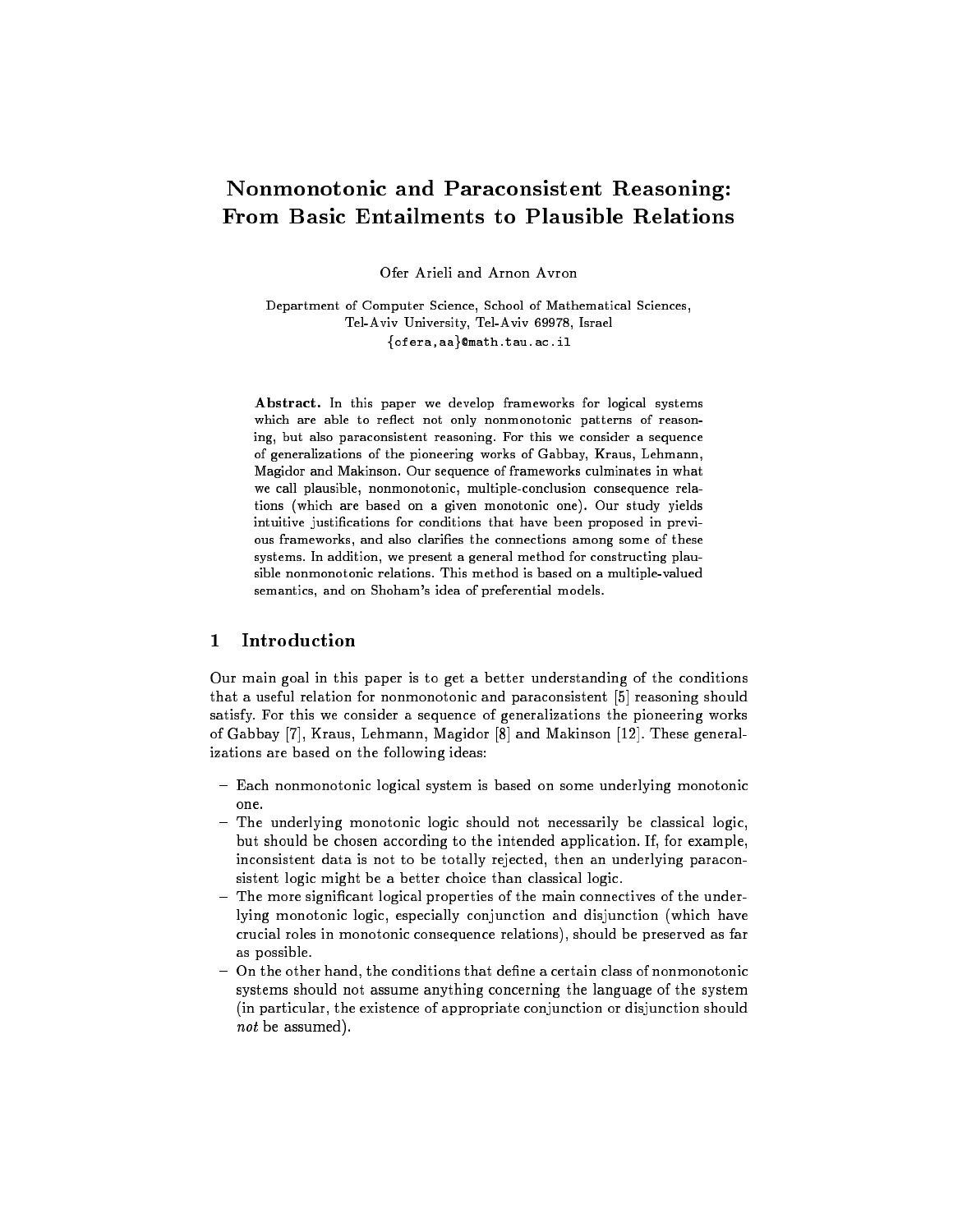Our sequence of generalizations culminates in what we call (following Lehmann [9]) cautious plausible consequence relations (which are based on a given monotonic one.1 )

Our study yields intuitive justications for conditions that have been proposed in previous frameworks and also claries the connections among some of these systems. Moreover, while the logic behind most of the systems which were proposed so far is supraclassical (i.e., every first-degree inference rule that is classically sound remains valid in the resulting logics), the consequence relations considered here are also capable of drawing conclusions from incomplete and inconsistent theories in a nontrivial way.

In the last part of this paper we present a general method for constructing such plausible nonmonotonic and paraconsistent relations. This method is based on a multiple-valued semantics, and on Shoham's idea of preferential models  $[21]$ <sup>2</sup>

# 2 General Background

We first briefly review the original treatments of  $[8]$  and  $[12]$ . The language they use is based on the standard propositional one. Here,  $\sim$  denotes the material implication and  $\sim$  denotes the corresponding equivalence operator. The classical propositional language, with the connectives  $\neg$ ,  $\vee$ ,  $\wedge$ ,  $\sim$ ,  $\sim$ , and with a propositional constant t, is denoted here by cl .

Denition 1. [8] Let `cl be the classical consequence relation. A binary relation  $\sim$  between formulae in  $\omega_{\rm cl}$  is called *cumulative* if it is closed under the following inference rules:

```
reflexivity:
                                          \psi \sim' \psi.
cautious monotonicity. If \psi \sim \varphi and \psi \sim \tau, then \psi \wedge \varphi \sim \tau.
cautious cut:if \psi \sim \varphi and \psi \wedge \varphi \sim \tau, then \psi \sim \tau.
left logical equivalence: \text{If } \vdash_{\text{cl}} \psi \sim \varphi and \psi \sim \tau, then \varphi \sim \tau.
right weakening:
        weakening: if \vdash_{\text{cl}} \psi \rightsquigarrow \phi and \tau \sim \psi, then \tau \sim \varphi.
```
**Definition 2.** [6] A cumulative relation  $\sim$  is called *preferential* if it is closed under the following rule:

left  $\vee$ -introduction (Or) if  $w \sim \tau$  and  $\phi \sim \tau$ , then  $w \vee \phi \sim \tau$ .

The conditions above might look a little-bit ad-hoc. For example, one might ask why  $\rightsquigarrow$  is used on the right, while the stronger  $\sim$  is used on the left. A

See [4] for another formalism with non-classical monotonic consequence relations as the basis for nonmonotonic consequence relations.

<sup>2</sup> Due to a lack of space, proofs of propositions are omitted; They will be given in the full version of the paper.

 $\Delta$  "conditional assertion" in terms of  $|8|$ .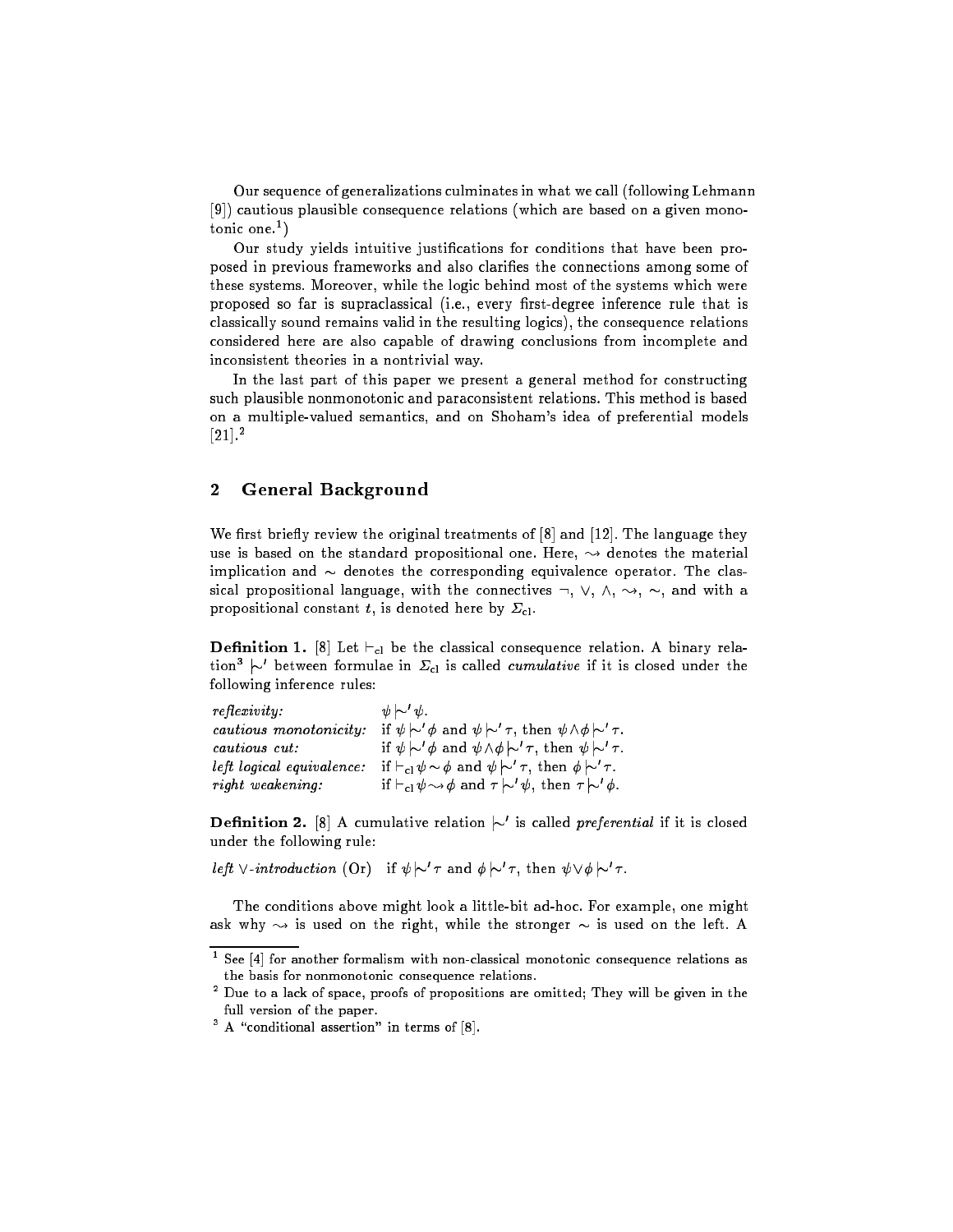discussion and some justification appears in  $[8, 11].<sup>4</sup>$  A stronger intuitive justification will be given below, using more general frameworks.

In what follows we consider several generalizations of the basic relations presented above:

- 1. Allowing the use of nonclassical logics (for example: paraconsistent logics) as the basis, instead of classical logic.
- 2. Allowing the use of a set of premises rather than a single one.
- 3. Allowing the use of multiple conclusions relations rather than single conclusion ones.

The key logical concepts which stand behind these generalizations are the following:

### Definition 3.

a) An ordinary Tarskian consequence relation (tcr, for short) [22] is a binary relation  $\vdash$  between sets of formulae and formulae that satisfies the following conditions:5

|                  | s-TR strong T reflexivity. $\Gamma \vdash \psi$ for every $\psi \in \Gamma$ .                               |
|------------------|-------------------------------------------------------------------------------------------------------------|
|                  | <b>TM</b> T-monotonicity: if $\Gamma \vdash \psi$ and $\Gamma \subset \Gamma'$ then $\Gamma' \vdash \psi$ . |
| $TC$ $T$ $cut$ . | if $\Gamma_1 \vdash \psi$ and $\Gamma_2$ , $\psi \vdash \phi$ then $\Gamma_1$ , $\Gamma_2 \vdash \phi$ .    |

b) An ordinary Scott consequence relation (scr, for short)  $[19, 20]$  is a binary relation  $\vdash$  between sets of formulae that satisfies the conditions below:

s-R strong reflexivity: if  $\Gamma \cap \Delta \neq \emptyset$  then  $\Gamma \vdash \Delta$ . IVI monotonicity: If  $I \subset \Delta$  and  $I \subset I$ ,  $\Delta \subset \Delta$ , then  $I \subset \Delta$ .  $\mathbf C$ <sup>C</sup> cut: if 1 ` ; 1 and 2; `2 then 1; 2 `1; 2.

Definition 4.

a) Let  $\sim$  be a relation between sets of formulae.

A connective ^ is called internal conjunction (w.r.t. j) if:

$$
[\wedge \{\sim\}]_{\mathrm{I}} \quad \begin{array}{ccc} \Gamma, \psi, \phi \hspace{0.2em}\sim\hspace{0.2em} \Delta \\ \Gamma, \psi \wedge \phi \hspace{0.2em}\sim\hspace{0.2em} \Delta \end{array} \qquad \qquad [\wedge \{\sim\}]_{\mathrm{E}} \quad \begin{array}{ccc} \Gamma, \psi \wedge \phi \hspace{0.2em}\sim\hspace{0.2em} \Delta \\ \Gamma, \psi, \phi \hspace{0.2em}\sim\hspace{0.2em} \Delta \end{array}
$$

A connective ^ is called combining conjunction (w.r.t. j) if:

$$
[\sim \wedge]_I \quad \frac{\Gamma \sim \psi, \Delta \quad \Gamma \sim \phi, \Delta}{\Gamma \sim \psi \wedge \phi, \Delta} \qquad \qquad [\sim \wedge]_E \quad \frac{\Gamma \sim \psi \wedge \phi, \Delta}{\Gamma \sim \psi, \Delta} \qquad \frac{\Gamma \sim \psi \wedge \phi, \Delta}{\Gamma \sim \phi, \Delta}
$$

 $\sim$  4.4. Connective and  $\sim$  is called internal disturbation (w.r.t. j) if:

$$
[\hspace{-.10em}\sim\hspace{-.10em}\mid\hspace{-.10em}\mid \mathcal{V}]_I \quad \frac{\Gamma \hspace{-.10em}\sim\hspace{-.10em}\mid\hspace{-.10em}\mathcal{V}, \phi, \Delta}{\Gamma \hspace{-.10em}\sim\hspace{-.10em}\mid\hspace{-.10em}\mathcal{V} \vee \phi, \Delta} \qquad [\hspace{-.10em}\sim\hspace{-.10em}\mid\hspace{-.10em}\mathcal{V}]_E \quad \frac{\Gamma \hspace{-.10em}\sim\hspace{-.10em}\mid\hspace{-.10em}\mathcal{V} \vee \phi, \Delta}{\Gamma \hspace{-.10em}\sim\hspace{-.10em}\mid\hspace{-.10em}\mathcal{V}, \phi, \Delta}
$$

<sup>4</sup> Systems that satisfy the conditions of Denitions 1, 2, as well as other related systems, are also considered in [6, 13, 18, 10].

The prefix "I" reflects the fact that these are Tarskian rules.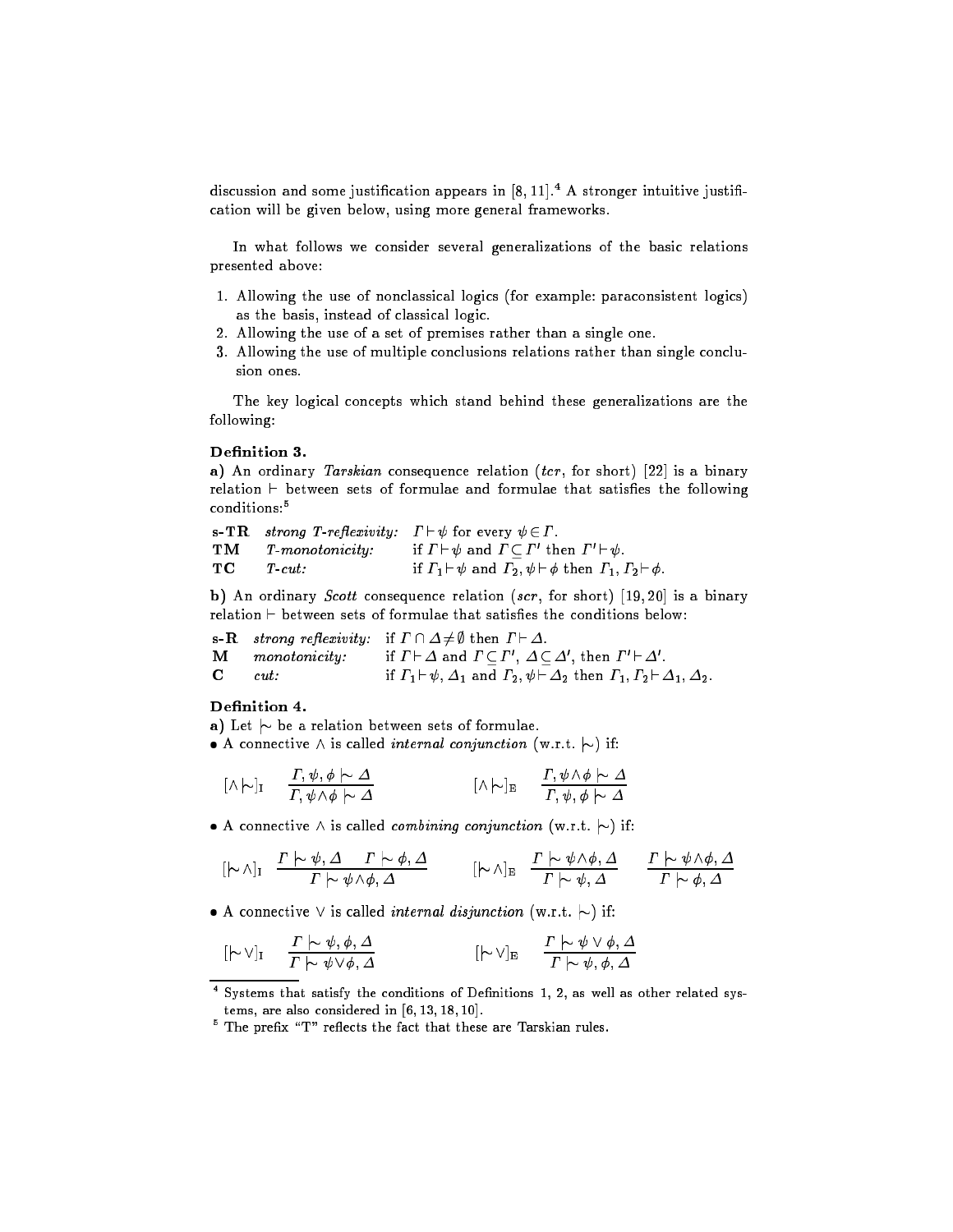A connective \_ is called combining disjunction (w.r.t. j) if:

$$
[\vee \wedge]_{\mathrm{I}} \quad \frac{\Gamma, \psi \wedge \Delta \quad \Gamma, \phi \wedge \Delta}{\Gamma, \psi \vee \phi \wedge \Delta} \qquad \qquad [\vee \wedge]_{\mathrm{E}} \quad \frac{\Gamma, \psi \vee \phi \wedge \Delta}{\Gamma, \psi \wedge \Delta} \quad \frac{\Gamma, \psi \vee \phi \wedge \Delta}{\Gamma, \phi \wedge \Delta}
$$

b) Let  $\sim$  be a relation between sets of formulae and formulae. The notions of combining conjunction, internal conjunction, and combining disjunction are defined for  $\sim$  exactly like in case (a).

Note: If  $\vdash$  is an scr (tcr) then  $\wedge$  is an internal conjunction for  $\vdash$  iff it is a combining conjunction for  $\vdash$ . The same is true for  $\vee$  in case  $\vdash$  is an scr. This, however, is not true in general.

#### <sup>3</sup> Tarskian Cautious Consequence Relations 3

**Definition 5.** A Tarskian *cautious* consequence relation (tccr, for short) is a binary relation  $\sim$  between sets of formulae and formulae in a language  $\Sigma$  that satisfies the following conditions:<sup>6</sup>

```
s-TR strong T-reflexivity: \Gamma \sim \psi for every \psi \in \Gamma.
TCM T-cautious monotonicity: if \Gamma \sim \psi and \Gamma \sim \phi, then \Gamma, \psi \sim \phi.
           T-cautious cut: if \Gamma \sim \psi and \Gamma, \psi \sim \phi, then \Gamma \sim \phi.
TCC
```
**Proposition 1.** Any tccr  $\sim$  is closed under the following rules for every n:

**i** CIME if  $\forall$  i  $i \in \{1, \ldots, n\}$  then  $i, \psi_1, \ldots, \psi_{n-1} \sim \psi_n$ . **i** CC<sup>(ii)</sup> if  $j \sim \psi_i$  ( $i = 1, \ldots, n$ ) and  $j, \psi_1, \ldots, \psi_n \sim \varphi$ , then  $j \sim \varphi$ .

We now generalize the notion of a cumulative entailment relation. We first do it for Tarskian consequence relations  $\vdash$  that have an internal conjunction  $\wedge$ .

**Definition 6.** A tccr  $\sim$  is called  $\{\wedge, \vdash\}$ -cumulative if it satisfies the following conditions:

- if ` and ` and j , then j . (weak left logical equivalence)
- if it is and it is a great right weakening in the second part of the second  $\mu$
- ^ is also an internal conjunction w.r.t. j.

If, in addition,  $\vdash$  has a combining disjunction  $\vee$ , then  $\vdash$  is called  $\{\vee, \wedge, \vdash\}$ . preferential if it also satises the single-conclusion version of [\_ j] I.

**Proposition 2.** Suppose  $\sim$  is  $\vdash_{c}$ -cumulative  $\mid \vdash_{c}$ -preferential). Let  $\psi \sim \varphi$  in  $\psi \sim \phi$ . Then w.r.t.  $\mathcal{L}_{\text{cl}}, \sim$  is cumulative [preferential] in the sense of [8]. Conversely: if  $\sim$  is cumulative [preferential] in the sense of [8] and we define  $\psi_1, \ldots, \psi_n \sim \varphi$  in  $\psi_1 \wedge \ldots \wedge \psi_n \sim \varphi$ , then  $\sim$  is  $\vdash_{\mathsf{cl}}$ -cumulative  $\mid \vdash_{\mathsf{cl}}$ -preferential).

We next generalize the definition of a cumulative tccr to make it independent of the existence of an internal conjunction.

I his set of conditions was first proposed in  $|7|$ .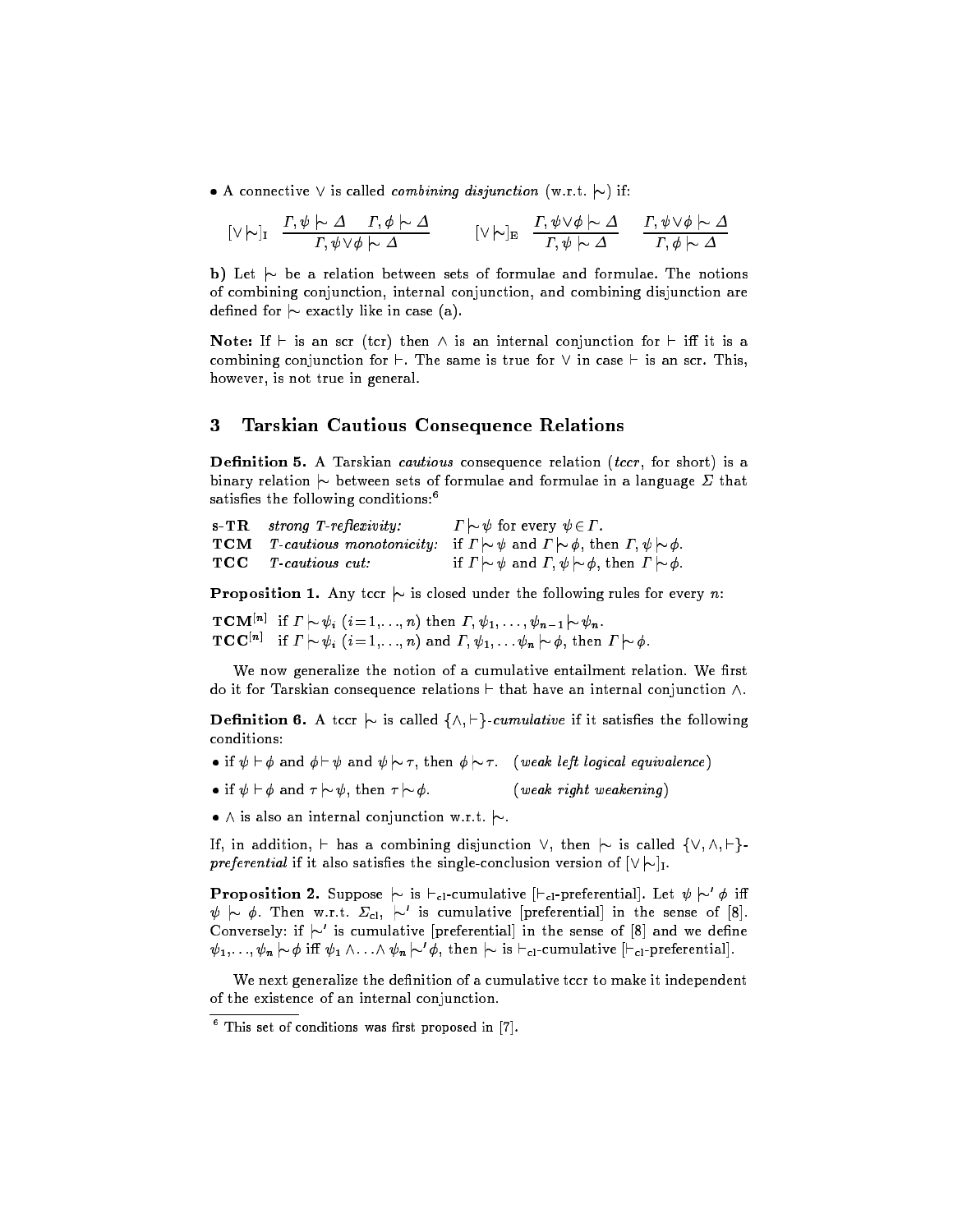**Proposition 3.** Let  $\vdash$  be a tcr, and let  $\vdash$  be a tccr in the same language. The following connections between  $\vdash$  and  $\sim$  are equivalent:

```
TCum T-cumulativity for every \Gamma \neq \emptyset, if \Gamma \vdash \psi then \Gamma \mid \sim \psi.
TLLE T-left logical equiv. if \Gamma, \psi \vdash \phi and \Gamma, \phi \vdash \psi and \Gamma, \psi \not \mid \neg \tau, then \Gamma, \phi \not \mid \neg \tau.
TRW T-right weakening if \Gamma, \psi \vdash \phi and \Gamma \vdash \psi, then \Gamma \vdash \phi.
TMIC T-mixed cut: for every \Gamma \neq \emptyset, if \Gamma \vdash \psi and \Gamma, \psi \vdash \phi, then \Gamma \vdash \phi.
```
**Definition 7.** Let  $\vdash$  be a tcr. A tccr  $\vdash$  in the same language is called  $\vdash$ cumulative if it satisfies any of the conditions of Proposition 3. If  $\sim$  1. If  $\sim$ bining disjunction  $\alpha$  , and j satisfies [ ], j is called for the fact  $\alpha$  ,  $\beta$  is called for  $\alpha$ 

Note: Since  $\Gamma \vdash \psi$  for every  $\psi \in \Gamma$ , TCum implies s-TR, and so a binary relation that satisfies TCum, TCM, and TCC is a  $\vdash$ -cumulative tccr.

**Proposition 4.** Suppose that  $\vdash$  is a tcr with an internal conjunction  $\land$ . A tccr  $\sim$ is a  $\{\wedge, \vdash\}$ -cumulative iff it is  $\vdash$ -cumulative. If  $\vdash$  has also a combining disjunction  $\vee$ , then  $\sim$  is  $\{\vee, \wedge, \vdash\}$ -preferential iff it is  $\{\vee, \vdash\}$ -preferential.

**Proposition 5.** Let  $\sim$  be a  $\vdash$ -cumulative relation, and let  $\land$  be an internal conjunction w.r.t.  $\vdash$ . Then  $\wedge$  is both an internal conjunction and a combining conjunction w.r.t.  $\sim$ .

#### **Scott Cautious Consequence Relations**  $\overline{\mathbf{4}}$

**Definition 8.** A Scott *cautious* consequence relation (sccr, for short) is a binary relation  $\sim$  between nonempty sets of formulae that satisfies the following conditions:

| $s - R$ | $strong \,\,reflexivity.$           | if $\Gamma \cap \Delta \neq \emptyset$ then $\Gamma \sim \Delta$ .                                                |
|---------|-------------------------------------|-------------------------------------------------------------------------------------------------------------------|
|         |                                     | <b>CM</b> cautious monotonicity: if $\Gamma \sim \psi$ and $\Gamma \sim \Delta$ then $\Gamma, \psi \sim \Delta$ . |
|         | $\mathbf{CC}^{[1]}$ cautious 1-cut: | if $\Gamma \sim \psi$ and $\Gamma, \psi \sim \Delta$ then $\Gamma \sim \Delta$ .                                  |

A natural requirement from a Scott cumulative consequence relation is that its single-conclusion counterpart will be a Tarskian cumulative consequence relation. Such a relation should also use disjunction on the r.h.s. like it uses conjunction on the l.h.s. The following definition formalizes these requirements.

**Definition 9.** Let  $\vdash$  be an scr with an internal disjunction  $\lor$ . A relation  $\vdash$ between nonempty finite sets of formulae is called  $\{ \vee, \vdash \}$ -cumulative sccr if it is an sccr that satisfies the following two conditions:

a) Let  $\top$  and jT be, respectively, the single-conclusion counterparts of  $\top$ j. Then jT is a `T-cumulative tccr.

 $\sim$  ) and internal disturbance weight with which we like  $\sim$  . The well-well.

 $^\circ$  The condition of non-emptiness is just technically convenient here. It is possible to remove it with the expense of complicating somewhat the definitions and propositions. It is preferable instead to employ (whenever necessary) the propositional constants <sup>t</sup> and <sup>f</sup> to represent the empty l.h.s. and the empty r.h.s., respectively.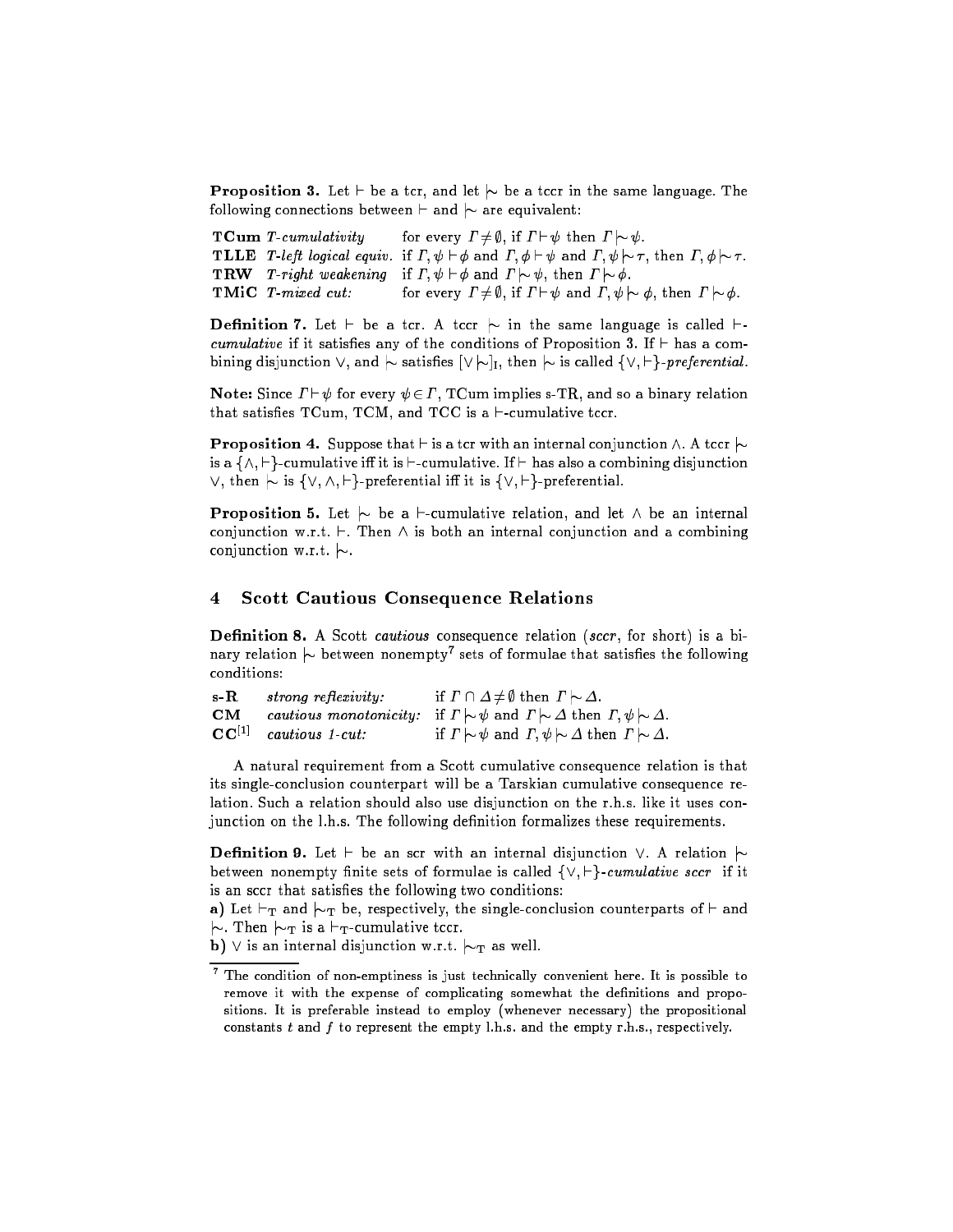Following the line of what we have done in the previous section, we next specify conditions that are equivalent to those of Definition 9, but are independent of the existence of any specific connective in the language.

**Definition 10.** Let  $\vdash$  be an scr. An sccr  $\sim$  in the same language is called weakly  $\sim$  cumulative if it satisfaction the following conditions:

|     | Cum cumulativity.                              | if $\Gamma, \Delta \neq \emptyset$ and $\Gamma \vdash \Delta$ , then $\Gamma \vdash \Delta$ .        |
|-----|------------------------------------------------|------------------------------------------------------------------------------------------------------|
|     | $\mathbf{R} \mathbf{W}^{[1]}$ right weakening: | if $\Gamma, \psi \vdash \phi$ and $\Gamma \vdash \psi, \Delta$ , then $\Gamma \vdash \phi, \Delta$ . |
| RM. |                                                | <i>right monotonicity:</i> if $\Gamma \sim \Delta$ then $\Gamma \sim \psi$ , $\Delta$ .              |

**Proposition 6.** Let  $\vdash$  and  $\vee$  be as in Definition 9. A relation  $\sim$  is a  $\{\vee, \vdash\}$ cumulative sccr iff it is a weakly  $\vdash$ -cumulative sccr.

**Proposition 7.** If  $\vdash$  has an internal disjunction, then  $\vdash$  is a weakly  $\vdash$ -cumulative sccr if it satisfies  $\text{Cum}, \text{Um}, \text{Cu}^{\text{-}}$ , and  $\text{KW}^{\text{-}}$ .

We turn now to examine the role of conjunction in the present context.

**Proposition 8.** Let  $\vdash$  be an scr with an internal conjunction  $\land$ , and let  $\vdash$  be a weakly  $\vdash$ -cumulative sccr. Then:

a)  $\land$  is an internal conjunction w.r.t.  $\sim$ .

b)  $\wedge$  is a "half" combining conjunction w.r.t.  $\sim$ . I.e, it satisfies  $[\sim \wedge]_E$ .

**Definition 11.** Suppose that an scr  $\vdash$  has an internal conjunction  $\land$ . A weakly  $\vdash$ -cumulative sccr  $\sim$  is called  $\{\land,\vdash\}$ -cumulative if  $\land$  is also a combining conjunction w.r.t.  $\sim$ .

As usual, we provide an equivalent notion in which one does not have to assume that an internal conjunction is available:

**Definition 12.** A weakly  $\vdash$ -cumulative sccr  $\sim$  is called  $\vdash$ -*cumulative* if for every finite  $n$  the following condition is satisfied:

**RW** if  $i \in \mathcal{V}_i$ ,  $\Delta$   $(i=1,\ldots,n)$  and  $i, \psi_1, \ldots, \psi_n \vdash \varphi$  then  $i \in \mathcal{V}_i$ ,  $\Delta$ .

**Proposition 9.** Let  $\wedge$  be an internal conjunction for  $\vdash$ . An sccr  $\smile$  is  $\{\wedge,\vdash\}$ cumulative iff it is  $\vdash$ -cumulative.

Corollary 1. If  $\vdash$  is an scr with an internal conjunction  $\land$  and  $\sim$  is a  $\vdash$ cumulative sccr, then  $\wedge$  is a combining conjunction and an internal conjunction w.r.t.  $\sim$ .

Let us return now to disjunction, examining it this time from its combining aspect. Our first observation is that unlike conjunction, one direction of the combining disjunction property for  $\sim$  of  $\vee$  yields monotonicity of  $\sim$ :

**Lemma 1.** Suppose that  $\vee$  is an internal disjunction for  $\vdash$  and  $\sim$  is a weakly `-cumulative sccr in which [\_ j]E is satised. Then j is (left) monotonic.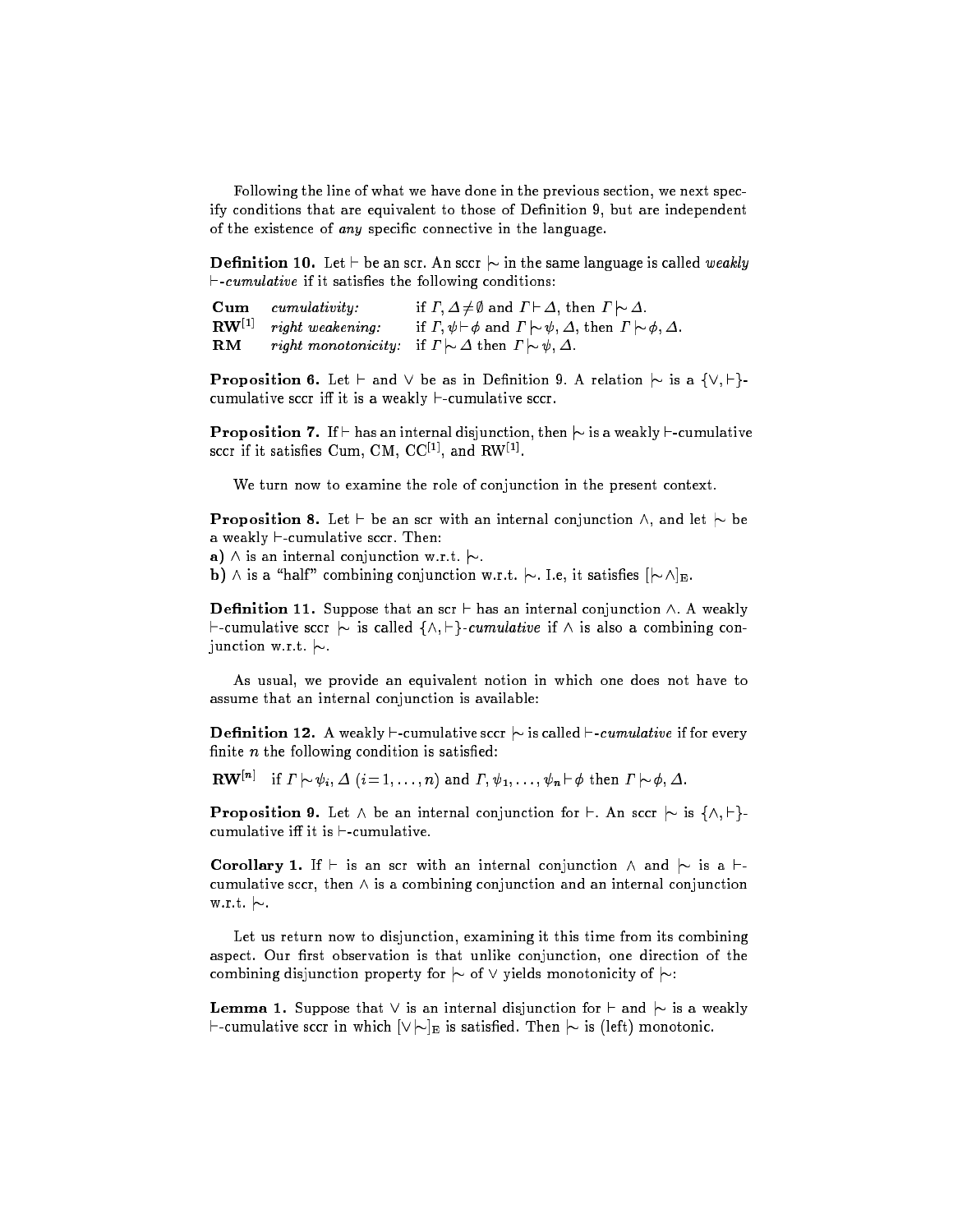It follows that requiring [\_ j]E from a weakly `-cumulative sccr is too strong. It is reasonable, however, to require its converse.

**Definition 13.** A weakly  $\vdash$ -cumulative sccr  $\sim$  is called weakly  $\{\vee, \vdash\}$ -preferential if it satisfies  $[\vee \sim]_I$ .

Unlike the Tarskian case, this time we are able to provide an equivalent condition in which one does not have to assume that a disjunction is available:

**Definition 14.** Let  $\vdash$  be an sccr. A weakly  $\vdash$ -cumulative sccr is called weakly  $p \cdot q$  is satisfied in the following rule:  $p \cdot q$  is satisfied.

CC cautious cut: if  $\Gamma \sim \psi$ ,  $\Delta$  and  $\Gamma$ ,  $\psi \sim \Delta$  then  $\Gamma \sim \Delta$ .

**Proposition 10.** Let  $\vdash$  be an scr with an internal disjunction  $\vee$ . An sccr  $\sim$  is weakly  $\{\vee, \vdash\}$ -preferential iff it is weakly  $\vdash$ -preferential.

Some characterizations of weak  $\vdash$ -preferentiality are given in the following proposition:

**Proposition 11.** Let  $\vdash$  be an scr.

a)  $\sim$  is a weakly  $\vdash$ -preferential sccr iff it satisfies Cum, CM, CC, and RM.

b)  $\sim$  is a weakly  $\vdash$ -preferential sccr iff it is a weakly  $\vdash$ -cumulative sccr and for every finite  $n$  it satisfies *cautious*  $n$ -cut:

 $\mathbf{C} \mathbf{C}$  if  $I$ ,  $\psi_i \sim \Delta$  ( $i = 1, \ldots, n$ ) and  $I \sim \psi_1, \ldots, \psi_n$ , then  $I \sim \Delta$ .

Note: By Proposition 1, the single conclusion counterpart of CC[n] is valid for any sccr (not only the cumulative or preferential ones).

We are now ready to introduce our strongest notions of nonmonotonic Scott consequence relation:

**Definition 15.** Let  $\vdash$  be an scr. A relation  $\sim$  is called  $\vdash$ -preferential iff it is both  $\vdash$ -cumulative and weakly  $\vdash$ -preferential.

**Proposition 12.** Let  $\vdash$  be an scr.  $\sim$  is  $\vdash$ -preferential iff it satisfies Cum, CM, CC, RM, and RW $\mathbb{C}$  for every n.

**Proposition 13.** Let  $\vdash$  be an scr and let  $\vdash$  be a  $\vdash$ -preferential sccr.

a) An internal conjunction  $\wedge$  w.r.t.  $\vdash$  is also an internal conjunction and a combining conjunction w.r.t.  $\sim$ .

b) An internal disjunction  $\vee$  w.r.t.  $\vdash$  is also an internal disjunction and "half" combining disjunction w.r.t.  $\sim$ .

 $\mathrm{UC}^{(n)}$  (  $n\geq 1$  ), which is valid for  $\sqsubset$  -preferential sccrs, is a natural generalization of cautious cut. A dual generalization, which seems equally natural, is given in the following rule from [9]:

$$
\text{LCC}^{[n]} \quad \frac{\Gamma \mid \sim \psi_1, \Delta \quad \dots \quad \Gamma \mid \sim \psi_n, \Delta, \quad \Gamma, \psi_1, \dots, \psi_n \mid \sim \Delta}{\Gamma \mid \sim \Delta}
$$

 $\lceil$  1.e.,  $\sim$  satisfies  $|\vee| \sim |I|$  (but not necessarily  $|\vee| \sim |E|$ .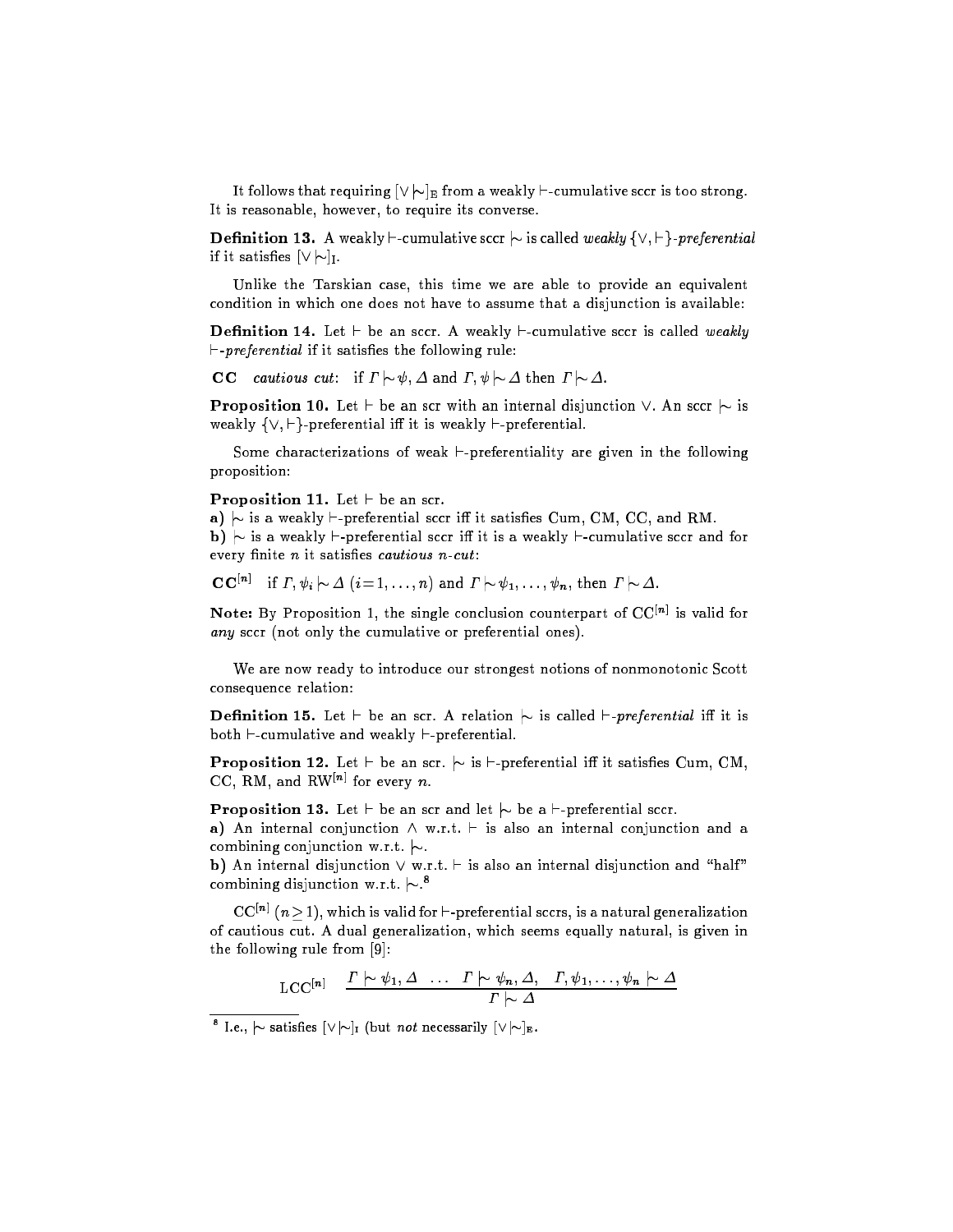**Definition 16.** [9] A binary relation  $\sim$  is a *plausibility logic* if it satisfies Inclusion  $(I, \psi \sim \psi)$ , CM, RM, and LCC<sup> $(n \geq 1)$ </sup>.

**Definition 17.** Let  $\vdash$  be an scr. A relation  $\sim$  is called  $\vdash$ -plausible if it is a  $\vdash$ -preferential sccr and a plausibility logic.

A more concise characterization of a  $\vdash$ -plausible relation is given in the following proposition:

**Proposition 14.** Let  $\vdash$  be an scr. A relation  $\sim$  is  $\vdash$ -plausible iff it satisfies Cum, CM,  $RM$ , and LCC<sup> $n$ </sup> for every n.

**Proposition 15.** Let  $\vdash$  be an scr with an internal conjunction  $\land$ . A relation  $\vdash$ is  $\vdash$ -preferential iff it is  $\vdash$ -plausible.

Table 1 and Figure 1 summarize the various types of Scott relations considered in this section and their relative strengths.  $\vdash$  is assumed there to be an scr, and  $\vee$ ,  $\wedge$  are internal disjunction and conjunction (respectively) w.r.t.  $\vdash$ , whenever they are mentioned.

| consequence relation                 | general conditions                                                                                                                                                                                                                                                                                                                                                                                                                |  |
|--------------------------------------|-----------------------------------------------------------------------------------------------------------------------------------------------------------------------------------------------------------------------------------------------------------------------------------------------------------------------------------------------------------------------------------------------------------------------------------|--|
|                                      | valid conditions with $\wedge$ and $\vee$                                                                                                                                                                                                                                                                                                                                                                                         |  |
| sccr                                 | $\vert {\rm s\text{-}R},\,\overline{\rm CM},\,\overline{\rm CC^{[1]}}$                                                                                                                                                                                                                                                                                                                                                            |  |
|                                      |                                                                                                                                                                                                                                                                                                                                                                                                                                   |  |
| weakly $\vdash$ -cumulative          | Cum, CM, CC <sup>[1]</sup> , RW <sup>[1]</sup> , RM                                                                                                                                                                                                                                                                                                                                                                               |  |
| sccr                                 | $[\wedge \hspace{0.2em}\sim\hspace{-0.9em}], [\wedge \hspace{0.2em}\sim\hspace{-0.9em}], \overline{[ \vee \wedge ]_{\mathbb{E}}}, [\hspace{0.2em}\sim\hspace{-0.9em}\vee ]_{\mathbb{E}}, [\hspace{0.2em}\sim\hspace{-0.9em}\vee ]_{\mathbb{I}}, [\hspace{0.2em}\sim\hspace{-0.9em}\vee ]_{\mathbb{E}}$                                                                                                                            |  |
| ⊩-cumulative sccr                    | Cum, CM, CC <sup>[1]</sup> , RW <sup>[n]</sup> , RM                                                                                                                                                                                                                                                                                                                                                                               |  |
|                                      | $[\wedge \hspace{0.2em}\sim\hspace{-0.2em}], [\wedge \hspace{0.2em}\sim\hspace{-0.2em}], [ \hspace{0.2em}\sim\hspace{-0.2em}\sim\hspace{-0.2em}], [\wedge \wedge ]_{\mathbb{E}}, [\hspace{0.2em}\sim\hspace{-0.2em}\backslash]_{\mathbb{E}}, [\hspace{0.2em}\sim\hspace{-0.2em}\backslash]_{\mathbb{E}}, [\hspace{0.2em}\sim\hspace{-0.2em}\backslash]_{\mathbb{E}}$                                                              |  |
| weakly $\vdash$ -preferential        | Cum, CM, CC, RM                                                                                                                                                                                                                                                                                                                                                                                                                   |  |
| sccr                                 | $[\wedge \wedge]_I, [\wedge \wedge]_E, [\vee \wedge]_E, [\vee \wedge]_I, [\wedge \vee]_I, [\wedge \vee]_E,$                                                                                                                                                                                                                                                                                                                       |  |
| $\mathrel{\Vdash}$ preferential sccr | Cum, CM, CC, $RW^{[n]}$ , RM                                                                                                                                                                                                                                                                                                                                                                                                      |  |
|                                      | $[\wedge \hspace{0.2em}\sim\hspace{-0.2em}], [\wedge \hspace{0.2em}\sim\hspace{-0.2em}], [\wedge \hspace{0.2em}\sim\hspace{-0.2em}], [\wedge \wedge]_{\mathbb{E}}, [\vee \hspace{0.2em}\sim\hspace{-0.2em}], [\wedge \vee]_{\mathbb{I}}, [\wedge \vee]_{\mathbb{E}}$                                                                                                                                                              |  |
| ⊩-plausible sccr                     | $Cum, CM, LCC^{[n]}, RM$                                                                                                                                                                                                                                                                                                                                                                                                          |  |
|                                      | $[\wedge \{\sim\}]_I, [\wedge \{\sim\}]_E, [\sim \wedge]_I, [\sim \wedge]_E, [\vee \{\sim\}]_I, [\sim \vee]_I, [\sim \vee]_E$                                                                                                                                                                                                                                                                                                     |  |
| scr extending $\vdash$               | Cum, M, C                                                                                                                                                                                                                                                                                                                                                                                                                         |  |
|                                      | $[\wedge \hspace{0.2em}\sim\hspace{-0.2em}],\ [\wedge \hspace{0.2em}\sim\hspace{-0.2em}\sim\hspace{-0.2em}],\ [\hspace{0.2em}\sim\hspace{-0.2em}\wedge\hspace{0.2em}],\ [\vee \hspace{0.2em}\sim\hspace{-0.2em}\mid\hspace{0.2em}],\ [\vee \hspace{0.2em}\sim\hspace{-0.2em}\mid\hspace{0.2em}],\ [\vee \hspace{0.2em}\sim\hspace{-0.2em}\mid\hspace{0.2em}],\ [\vee \vee]_{\mathbb{E}},\ [\wedge \vee]_{\mathbb{E}},\ [\wedge \$ |  |

Table 1. Scott relations

#### $\overline{5}$ **A Semantical Point of View**

In this section we present a general method of constructing nonmonotonic consequence relations of the strongest type considered in the previous section, i.e., preferential and plausible sccrs. Our approach is based on a multiple-valued semantics. This will allow us to define in a natural way consequence relations that are not only nonmonotonic, but also paraconsistent (see examples below).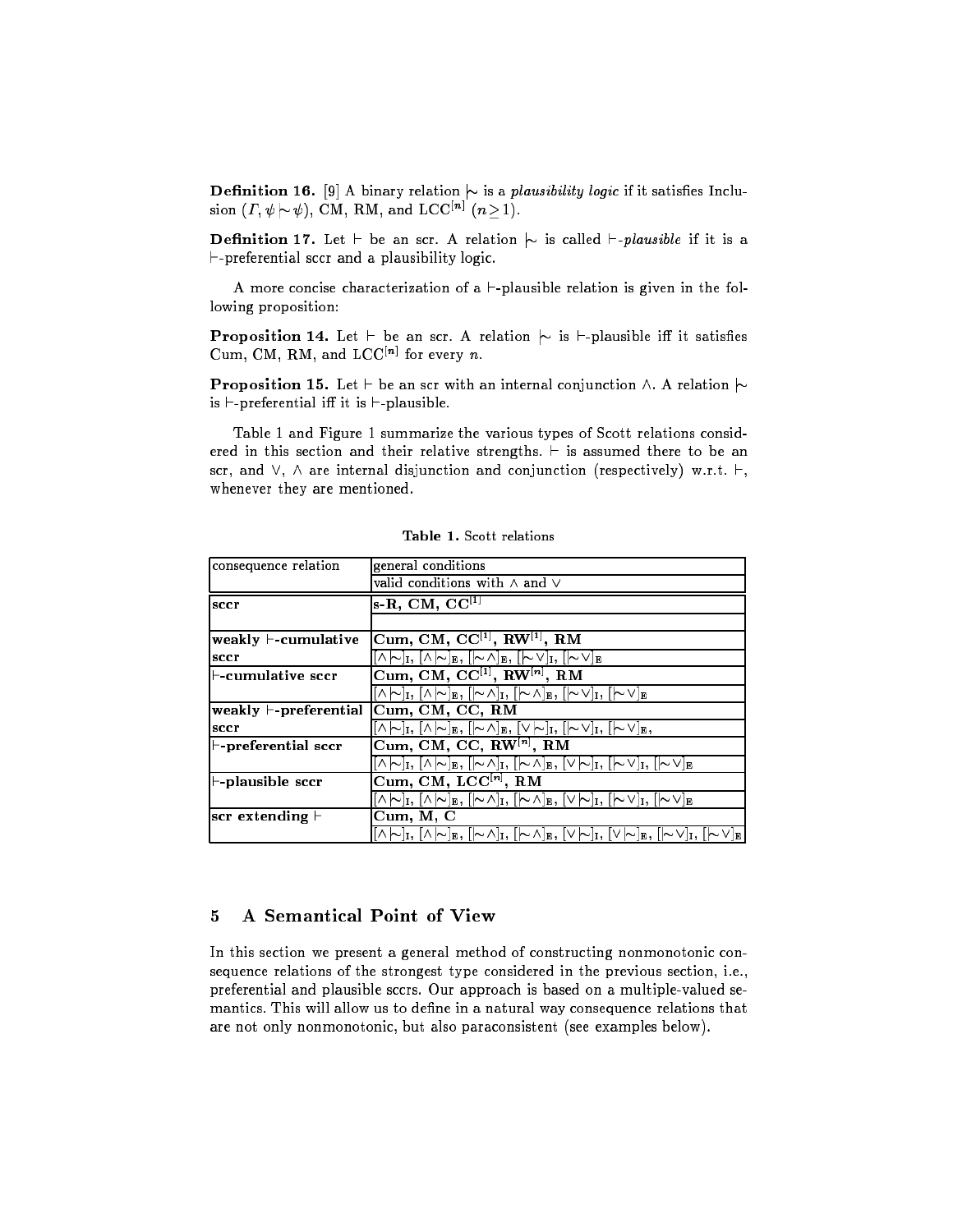

Fig. 1. Relative strength of the Scott relations

A basic idea behind our method is that of using a set of preferential models for making inferences. Preferential models were introduced by McCarthy [14] and later by Shoham [21] as a generalization of the notion of circumscription. The essential idea is that only a subset of its models should be relevant for making inferences from a given theory. These models are the most preferred ones according to some conditions or preference criteria.

**Definition 18.** Let  $\Sigma$  be an arbitrary propositional language. A preferential multiple-valued structure structure  $\mathcal{L}$  (point) is a short) is a quadruple (L;  $\mathcal{L}$  ),  $\mathcal{L}$  , where  $\sim$  set of elements ( ) and values (), F is a nonempty proper subset of  $\sim$   $\sim$ a set of operations on  $\mathcal L$  that correspond to the connectives in  $\Sigma$ , and  $\leq$  is a well-founded partial order on L.

The set  $\mathcal F$  consists of the *designated* values of  $\mathcal L$ , i.e., those that represent true assertions. In what follows we shall assume that  $\mathcal L$  contains at least the classical values t, f, and that  $t \in \mathcal{F}$ ,  $f \notin \mathcal{F}$ .

**Definition 19.** Let  $(\mathcal{L}, \mathcal{F}, \mathcal{S}, \leq)$  be a pms. a) A (multiple-valued) valuation  $\nu$  is a function that assigns an element of  $\mathcal L$  to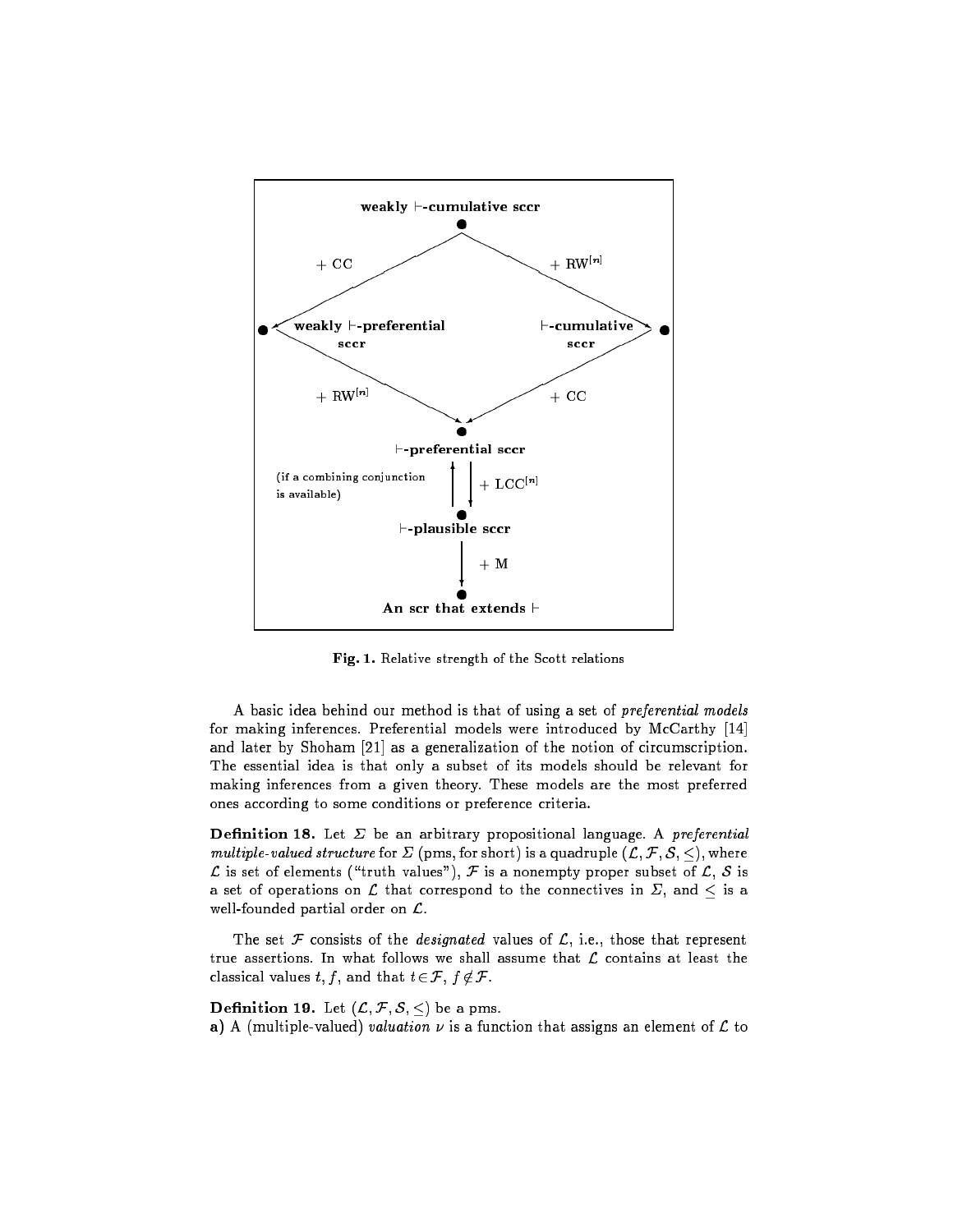each atomic formula. Extensions to complex formulae are done as usual.

**b**) A valuation  $\nu$  satisfies a formula  $\psi$  if  $\nu(\psi) \in \mathcal{F}$ .

c) A valuation  $\nu$  is a model of a set  $\Gamma$  of formulae, if  $\nu$  satisfies every formula in

 $\Gamma$ . The set of the models of  $\Gamma$  is denoted by  $mod(\Gamma)$ .

**Definition 20.** Let  $(\mathcal{L}, \mathcal{F}, \mathcal{S}, \leq)$  be a pms. Denote  $\Gamma \vdash^{\mathcal{L}, \mathcal{F}} \Delta$  if every model of  $\Gamma$  satisfies some formula in  $\Delta$ .

**Proposition 10.**  $\Gamma$ <sup>-1</sup> is an scr.

**Definition 21.** Let  $(\mathcal{L}, \mathcal{F}, \mathcal{S}, \leq)$  be a pms for a language  $\Sigma$ . **a**) An operator  $\wedge$  is conjunctive if  $\forall x, y \in L$ ,  $x \wedge y \in \mathcal{F}$  in  $x \in \mathcal{F}$  and  $y \in \mathcal{F}$ . **b)** An operator  $\vee$  is *disjunctive* if  $\forall x, y \in \mathcal{L}$ ,  $x \vee y \in \mathcal{F}$  iff  $x \in \mathcal{F}$  or  $y \in \mathcal{F}$ .

**Proposition 17.** Let  $(L, \mathcal{F}, \mathcal{S}, \leq)$  be a pms for  $\Sigma$ , and let  $\wedge$  ( $\vee$ ) be in  $\Sigma$ . If the operation which corresponds to  $\wedge$  (V) is conjunctive (disjunctive), then  $\wedge$  (V) is both an internal and a combining conjunction (disjunction) w.r.t.  $\Box$ .

**Definition 22.** Let  $P$  be a pms and  $\Gamma$  a set of formulae in  $\Sigma$ . A valuation  $M \in$  $mod(1)$  is a P-preferential model of I and there is no other valuation  $M \in mod(1)$ s.t. for every atom  $p$ ,  $m$   $\mid$   $p$ )  $\le$   $m$   $\mid$   $p$ ). The set of all the  $P$ -preferential models of  $\Gamma$  is denoted by ! $(\Gamma, \mathcal{P})$ .

**Definition 23.** Let  $P$  be a pms. A set of formulae  $\Gamma$   $P$ -preferentially entails a set of formulae  $\Delta$  (notation:  $I \vdash \preceq^* \Delta$ ) if every  $M \in \{ (I, \mathcal{P}) \text{ satisfies some } \delta \in \Delta \}$ .

**Proposition 18.** Let  $(L, \mathcal{F}, \mathcal{S}, \leq)$  be a pms. Then  $\vdash \zeta^*$  is  $\vdash^*$ , -plausible.

**Corollary 2.** Let  $\mathcal{P} = (\mathcal{L}, \mathcal{F}, \mathcal{S}, \leq)$  be a pms for a language  $\mathcal{L}$ .

a) If ^ is a conjunctive connective of (relative to P), then it is a combining conjunction and an internal conjunction w.r.t.  $\vdash \leq^r$ .

 $\alpha$  ) is a disjunctive connective of  $\alpha$  (relative to  $P$ ), then it is an internal disjunction w.r.t.  $\vdash \preceq$ ", which also satisfies  $[\vee \rhd]_I.$ 

Examples. Many known formalisms can be viewed as based on preferential multiple-valued structures. Among which are classical logic, Reiter's closed-world assumption [17], the paraconsistent logic LPm of Priest [15, 16], and the paraconsistent bilattice-based logics  $\vdash_k^{\cdots}$  and  $\vdash_T^{\cdots}$  [1, 2].

## Acknowledgment

This research was supported by The Israel Science Foundation founded by The Israel Academy of Sciences and Humanities.

 $\,$  We use here the same symbol for a connective and its corresponding operation in  $\delta.$